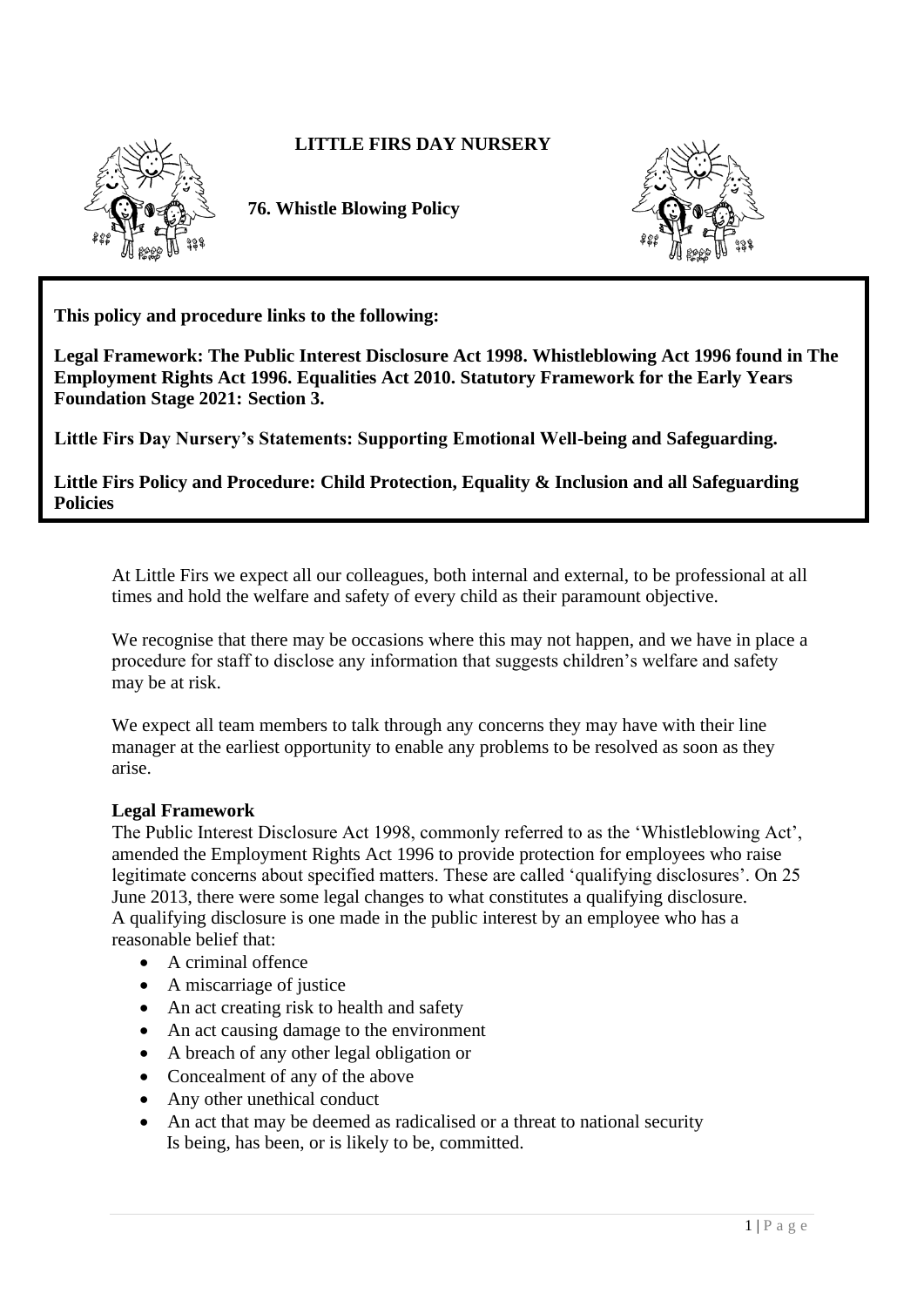Qualifying disclosures made before 25 June 2013 must have been made 'in good faith' but when disclosed, did not necessarily have to have been made 'in the public interest.'

Disclosures made after 25 June 2013 do not have to be made 'in good faith'; however, they must be made in the public interest. This is essential when assessing a disclosure made by an individual.

The Public Interest Disclosure Act has the following rules for making a protected disclosure:

- You must believe it to be substantially true
- You must not act maliciously or make false allegations
- You must not seek any personal gain.

It is not necessary for the employee to have proof that such an act is being, has been, or is likely to be, committed; a reasonable belief is sufficient.

# **Disclosure of Information**

If, in the course of your employment, you become aware of information which you reasonably believe indicates that a child is/may be or is likely to be in risk of danger and/or one or more of the following may be happening, you MUST use Little Firs disclosure procedure set out below:

- That a criminal offence has been committed or is being committed or is likely to be committed
- That a person has failed, is failing or is likely to fail to comply with any legal obligation to which they are subject (Statutory Framework for the EYFS, Equalities Act 2010)
- That a miscarriage of justice has occurred, is occurring, or is likely to occur
- That the health or safety of any individual has been, is being, or is likely to be endangered
- That the environment, has been, is being, or is likely to be damaged
- That information tending to show any of the above, has been, is being, or is likely to be deliberately concealed.

# **Disclosure Procedure**

- If this information relates to safeguarding then Little Firs Child Protection Policy will be followed, with reference to the staff and volunteering section.
- Where you reasonably believe one or more of the above circumstances listed above has occurred, you should promptly disclose this to your manager so that any appropriate action can be taken. If it is inappropriate to make such a disclosure to your manager (i.e. because it relates to your manager) you should speak to the Chair of the Committee.
- Employees will suffer no detriment of any sort for making such a disclosure in accordance with this procedure. For further guidance in the use of the disclosure procedure, employees should speak in confidence to the manager.
- Any disclosure or concerns raised will be treated seriously and will be dealt with in a consistent and confidential manner and will be followed through in a detailed and thorough manner
- Any employee who is involved in victimising employees who make a disclosure, takes any action to deter employees from disclosing information or makes malicious allegations in bad faith will be subject to potential disciplinary action which may result in dismissal
- Failure to report serious matters can also be investigated and potentially lead to disciplinary action which may result in dismissal
- Any management employee who inappropriately deals with a whistleblowing issue (e.g. failing to react appropriately by not taking action in a timely manner or disclosing